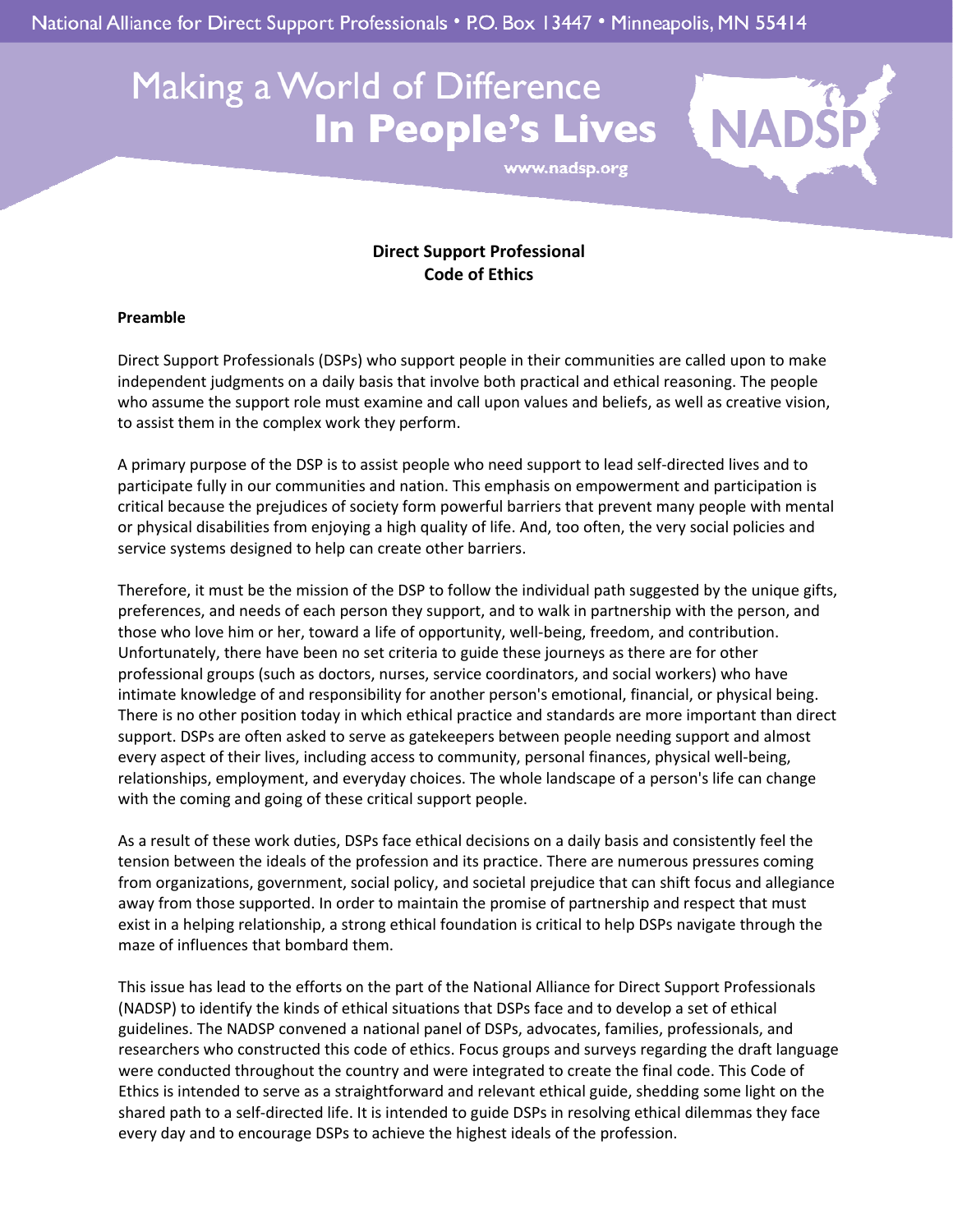The skills and knowledge of community support practice must be joined with the ethical principles to create the environment needed to fully support people. To do so effectively, we must all work toward recognizing DSPs as professionals who have skills, knowledge, and values that constitute a unique and important profession. There must be a commitment to hiring, developing, and supporting DSPs who have a healthy sense of their own worth and potential, and the worth and potential of the people they support, and who can infuse these beliefs into practice. DSPs themselves must know that it is part of their role to foster a spirit of cooperation and mutual responsibility with other DSPs regarding ethical practice.

Direct Support Professionals, agency leaders, policymakers, and people receiving services are urged to read the Code and to consider ways that these ethical statements can be incorporated into daily practice. The beliefs and attitudes that are associated with being an effective human service professional are the cornerstones of this code. This code is not the handbook of the profession, but rather a roadmap to assist us in staying the course of securing freedom, justice, and equality for all.

**1. Person‐Centered Supports:** As a DSP, my first allegiance is to the person I support; all other activities and functions I perform flow from this allegiance. As a DSP, I will –

- Recognize that each person must direct his or her own life and support and that the unique social network, circumstances, personality, preferences, needs and gifts of each person I support must be the primary for guide the selection, structure, and use of supports for that individual.
- Commit to person-centered supports as best practice.
- Provide advocacy when the needs of the system override those of the individual(s) I support, or when individual preferences, needs or gifts are neglected for other reasons.
- Honor the personality, preferences, culture and gifts of people who cannot speak by seeking other ways of understanding them.
- Focus first on the person, and understand that my role in direct supports will require flexibility, creativity and commitment.

**2. Promoting Physical and Emotional Well‐Being:** As a DSP, I am responsible for supporting the emotional, physical, and personal well‐being of the individuals receiving support. I will encourage growth and recognize the autonomy of the individuals receiving support while being attentive and energetic in reducing their risk of harm. As a DSP, I will –

- Develop a relationship with the people I support that is respectful, based on mutual trust, and that maintains professional boundaries.
- Assist the individuals I support to understand their options and the possible consequences of these options as they relate to their physical health and emotional well‐being.
- Promote and protect the health, safety, and emotional well-being of an individual by assisting the person in preventing illness and avoiding unsafe activity. I will work with the individual and his or her support network to identify areas of risk and to create safeguards specific to these concerns.
- Know and respect the values of the people I support and facilitate their expression of choices related to those values.
- Challenge others, including support team members (e.g. doctors, nurses, therapists, co-workers, family members) to recognize and support the rights of individuals to make informed decisions even when these decisions involve personal risk.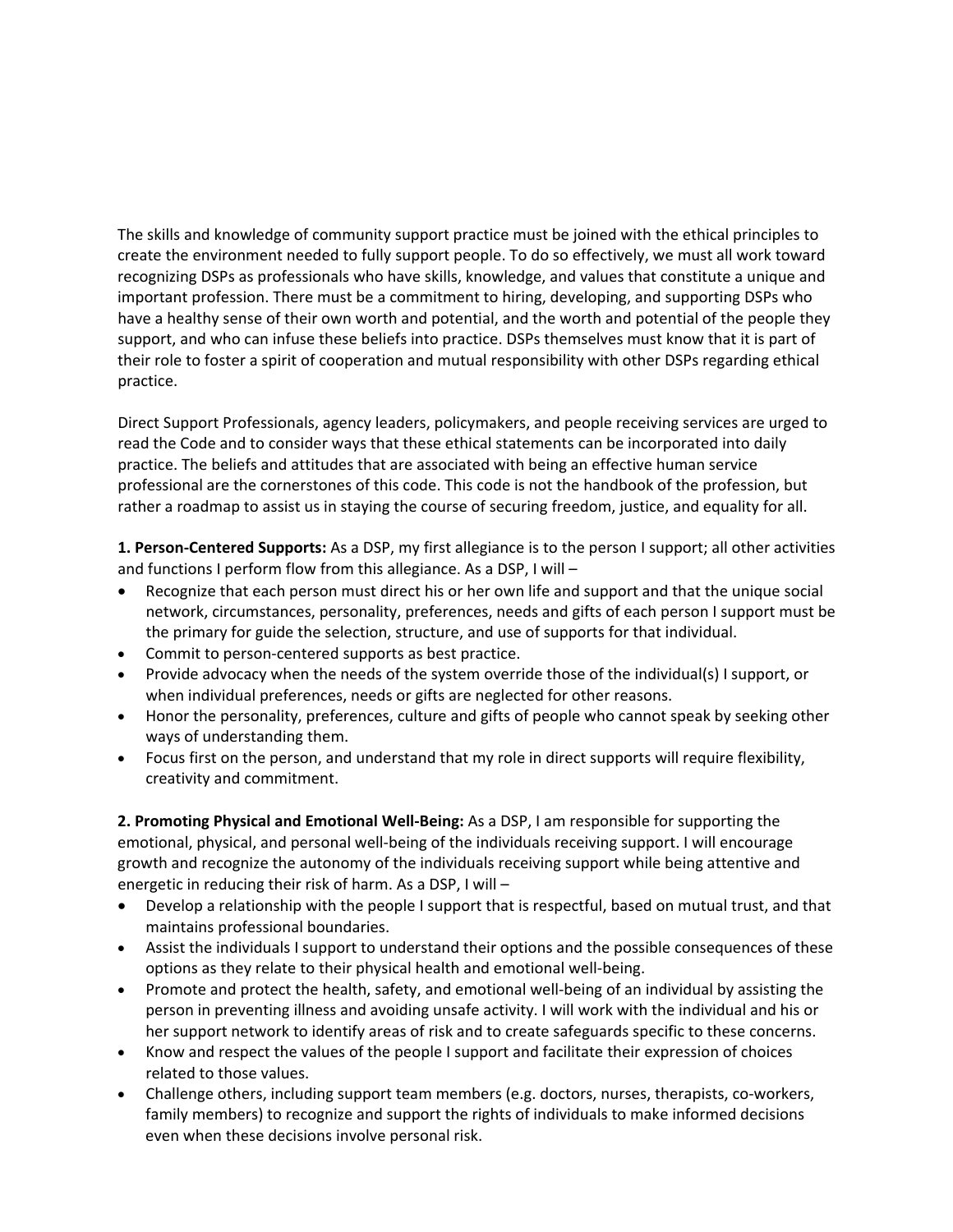- Be vigilant in identifying, discussing with others, and reporting any situation in which the individuals I support are at risk of abuse, neglect, exploitation or harm.
- Consistently address challenging behaviors proactively, respectfully, and by avoiding the use of aversive or deprivation intervention techniques. If these techniques are included in an approved support plan I will work diligently to find alternatives and will advocate for the eventual elimination of these techniques from the person's plan.

**3. Integrity and Responsibility:** As a DSP, I will support the mission and vitality of my profession to assist people in leading self‐directed lives and to foster a spirit of partnership with the people I support, other professionals, and the community. As a DSP, I will –

- Be conscious of my own values and how they influence my professional decisions.
- Maintain competency in my profession through learning and ongoing communication with others.
- Assume responsibility and accountability for my decisions and actions.
- Actively seek advice and guidance on ethical issues from others as needed when making decisions.
- Recognize the importance of modeling valued behaviors to co-workers, persons receiving support, and the community at‐large.
- Practice responsible work habits.

**4. Confidentiality:** As a DSP, I will safeguard and respect the confiden‐tiality and privacy of the people I support. As a DSP, I will –

- Seek information directly from those I support regarding their wishes in how, when and with whom privileged information should be shared.
- Seek out a qualified individual who can help me clarify situations where the correct course of action is not clear.
- Recognize that confidentiality agreements with individuals are subject to state and agency regulations.
- Recognize that confidentiality agreements with individuals should be broken if there is imminent harm to others or to the person I support.

**5. Justice, Fairness and Equity:** As a DSP, I will promote and practice justice, fairness, and equity for the people I support and the community as a whole. I will affirm the human rights, civil rights and responsibilities of the people I support. As a DSP, I will –

- Help the people I support use the opportunities and the resources of the community available to everyone.
- Help the individuals I support understand and express their rights and responsibilities.
- Understand the guardianship or other legal representation of individuals I support, and work in partnership with legal representatives to assure that the individual's preferences and interests are honored.

**6. Respect:** As a DSP, I will respect the human dignity and uniqueness of the people I support. I will recognize each person I support as valuable and help others understand their value. As a DSP, I will –

- Seek to understand the individuals I support today in the context of their personal history, their social and family networks, and their hopes and dreams for the future.
- Honor the choices and preferences of the people I support.
- Protect the privacy of the people I support.